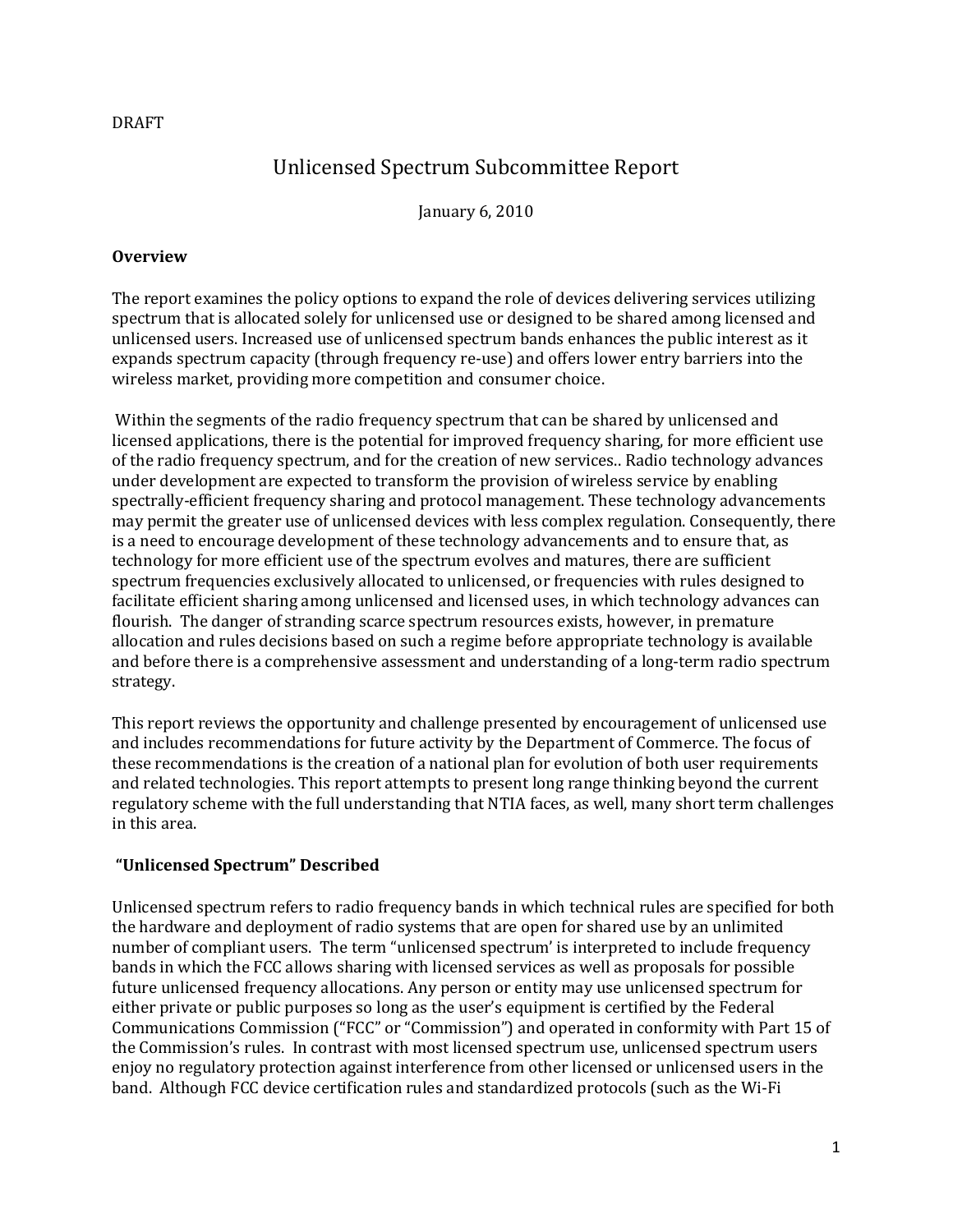Alliance's 802.11 family of protocols) help to mitigate interference, users must accept any interference caused by all compliant devices in the band.

Historically, the FCC has permitted unlicensed use as a lawful, use governed by Part 15 in all frequency bands except those specifically identified in Section 205 of Part 15 (attached as Appendix A). The National Telecommunications and Information Administration ("NTIA") similarly has been supportive of unlicensed use by federal users. Internationally, many governments currently allow operation in bands of spectrum (sometimes based on guidelines from the International Telecommunication Union) for use by anyone so long as they respect certain technical limits, including a limit on total transmission power. Unlicensed devices mostly authorized under Part 15 of the FCC rules include cordless telephones, garage door openers, baby monitors and microwave ovens. More recently, a rapidly evolving collection of new technologies is taking advantage of the FCC's allowance for unlicensed use including [Wi-Fi,](http://en.wikipedia.org/wiki/Wi-Fi) [ultra-wideb](http://en.wikipedia.org/wiki/Ultra_Wideband)and, [spread spectrum,](http://en.wikipedia.org/wiki/Spread_spectrum) [software](http://en.wikipedia.org/wiki/Software_defined_radio)  [defined radio,](http://en.wikipedia.org/wiki/Software_defined_radio) [cognitive radio,](http://en.wikipedia.org/wiki/Cognitive_radio) an[d mesh networks.](http://en.wikipedia.org/wiki/Mesh_networks)

In addition, the FCC has adopted rules allowing operation of higher power unlicensed devices in certain bands resulting in significantly more unlicensed usage. The bands with significantly higher power unlicensed devices are in use include:

- o 902-928 MHz
- o 1920-1930 MHz (UPCS)
- o 2.4 GHz (2400-2483.5 MHz) Industrial, Scientific, and Medical band
- o 3.6 GHz (3650-3700 MHz) Licensed-Lite
- o 5 GHz (5150-5350, 5470-5825 MHz)
- $\circ$  60 GHz (57-64 GHz)

Bands designated for unlicensed access may be subject to constraints designed to protect licensed, primary services operating on the same or adjacent channels. Unlicensed devices are not permitted to cause interference to licensed operations or other operations that have a higher priority.

Although many view the term "unlicensed" to refer to services that are lightly regulated, since a licensed is not required, it is something of a misnomer since unlicensed spectrum use is, in fact, regulated to ensure that unlicensed devices do not cause interference to operations with a higher priority. Required regulatory mitigation techniques (e.g. power limitation, duty cycle, dynamic frequency selection) are imposed on unlicensed users to ensure that their devices operate without creating interference for licensed services. For example, in the upper 5 GHz band, Wi-Fi devices share a band with military radar subject to the condition that the Wi-Fi devices are capable of spectrum sensing and dynamic frequency selection; if radar is detected, the unlicensed user must immediately vacate the channel. While today unlicensed usage is largel[y decentralized](http://en.wikipedia.org/wiki/Decentralisation) with no license payments or central control, centralized coordination is not incompatible with unlicensed use. For example, in September 2010, the FCC finalized rules for unlicensed use of unassigned TV channels (so-called TV White Spaces). The rules require devices to use GPS to check a national database for a list of permissible channels based on the device's location – a list that varies from market to market, and even from day to day depending on use by incumbents in the band. And unlike bands such as 2.4 GHz, where Wi-Fi is most prevalent, to protect television viewers from interference, unlicensed devices will be required to operate at lower power limits (40 milliwatts) on channels immediately adjacent to licensed TV channels.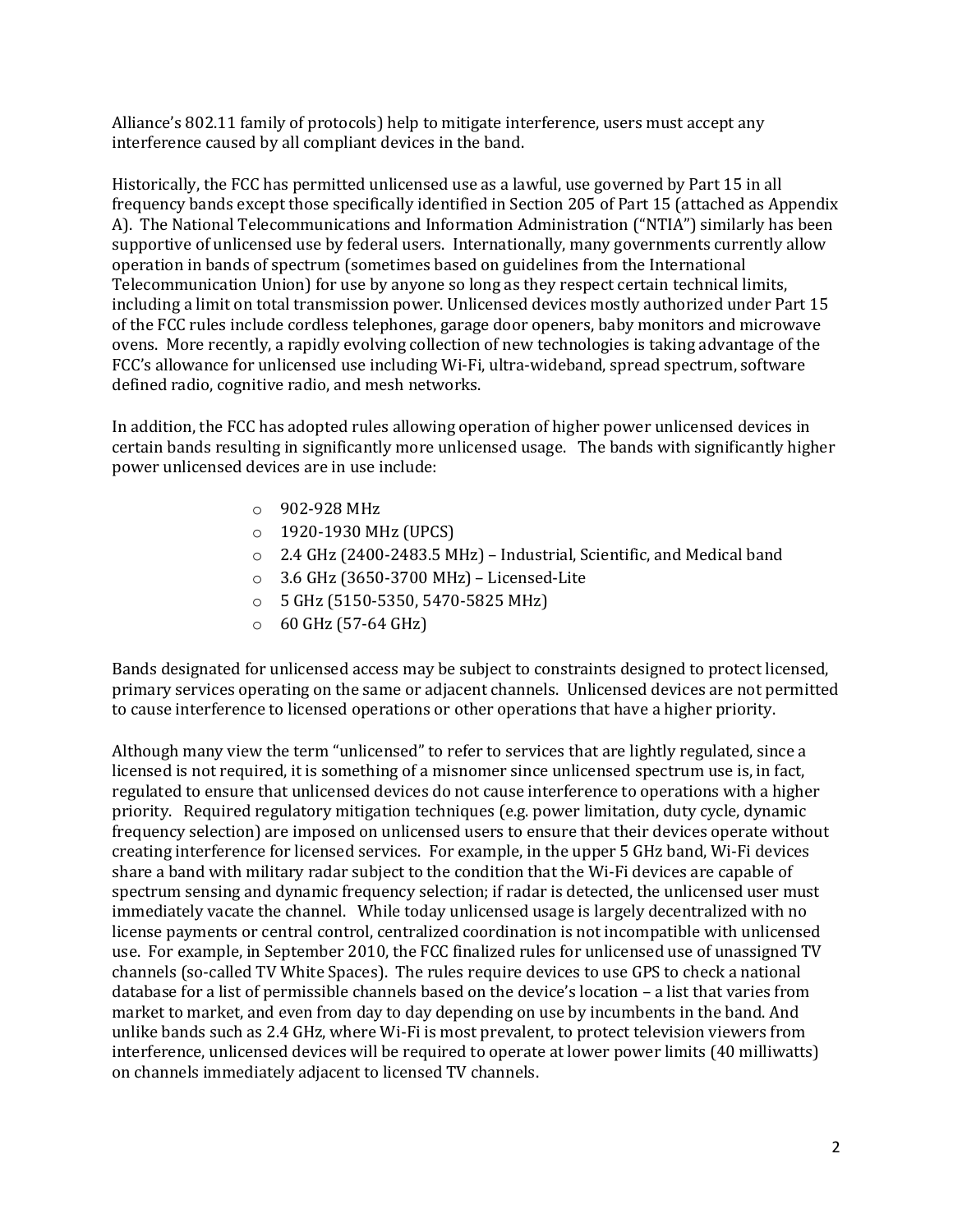In addition, it should not be assumed that, because unlicensed users lack interference protection, unlicensed services are necessarily lower in quality or more likely to suffer from harmful interference. Various techniques, some already deployed and others under development can mitigate interference and organize spectrum usage such that the quality of service may equal and, in some instances, surpass licensed services that do not use these techniques. For example, a smartphone, table or notebook PC connected by Wi-Fi to a wireline local area network often provides considerably higher data rates than the connection over a far greater distance to the carrier's cell tower.

Consequently, the quality of service, a possible differentiator between a licensed and unlicensed regime may be mitigated by technology opening the possibility for consumers and providers to offer more services using unlicensed devices. Unlike licensed services, unlicensed usage is generally open for shared access to a wide variety of services, devices and technologies. Open spectrum advocates promote provision by the FCC of more [radio frequency](http://en.wikipedia.org/wiki/Radio_frequency) [spectrum](http://en.wikipedia.org/wiki/Electromagnetic_spectrum) that is available for use by all, creating an ecosystem of both licensed and unlicensed spectrum access at a variety of frequency ranges with very different propagation characteristics. But, as discussed above, even when shared, it is possible to give some services priority over others. In contrast, some proponents of the "commons model" of open spectrum advocate for a future where all spectrum is designed to primarily be shared, and in which radios using dynamic spectrum access and multiantenna systems coordinate to avoid harmful interference and optimize the communications capacity of the spectrum as a whole. Proponents of a pure "commons model" theorize that exclusive licensing could be phased out in most bands as technology evolves to a point where the effective carrying capacity of the airwaves is so abundant that there would be no justification for the government to ration access to spectrum or to give some services priority over others. In this spectrum abundant scenario, everyone would be given [equal opportunity](http://en.wikipedia.org/wiki/Equal_opportunity) to use the airwaves to deploy a community broadband network or even to broadcast their own local radio or television station. Parties have raised concerns that such an approach might undermine investment in the extensive infrastructure necessary to provide reliable wide area services. This is because, unlike licensed services where investment in infrastructure and technology upgrades are realized by the licensee, there may be little incentive in the commons model for private sector investment in the infrastructure needed for higher-power and wide area wireless services where the benefit is shared by all users, including those that choose not to make such an investment. The evolution to a commons model even in limited segments of the radio frequency spectrum, would, of necessity, require a transition period allowing for creation, demonstration and deployment of the needed technology and for orderly obsolescence of legacy systems.

Although the discussion above may appear relevant only to telecommunications services, the principles apply to radar and other services where rapid technology advancement is also occurring. For example, the FAA "nextgen" system has less reliance on radar and more on data communications than existing systems.<sup>1</sup>

#### **An Idealistic Model of Effective Spectrum Use**

It is possible to hypothesize a self-organizing technology of the future that would provide spectrum access to any user who desires it but which would, for a given specific message, service, or transaction, utilize only:

 $\overline{a}$  $1$  FAA Roadmap for Performance based navigation  $-$  July, 206

http://www.faa.gov/about/office\_org/headquarters\_offices/ato/service\_units/systemops/aaim/organizations/rnav\_rnp/media/2006\_r oadmap.pdf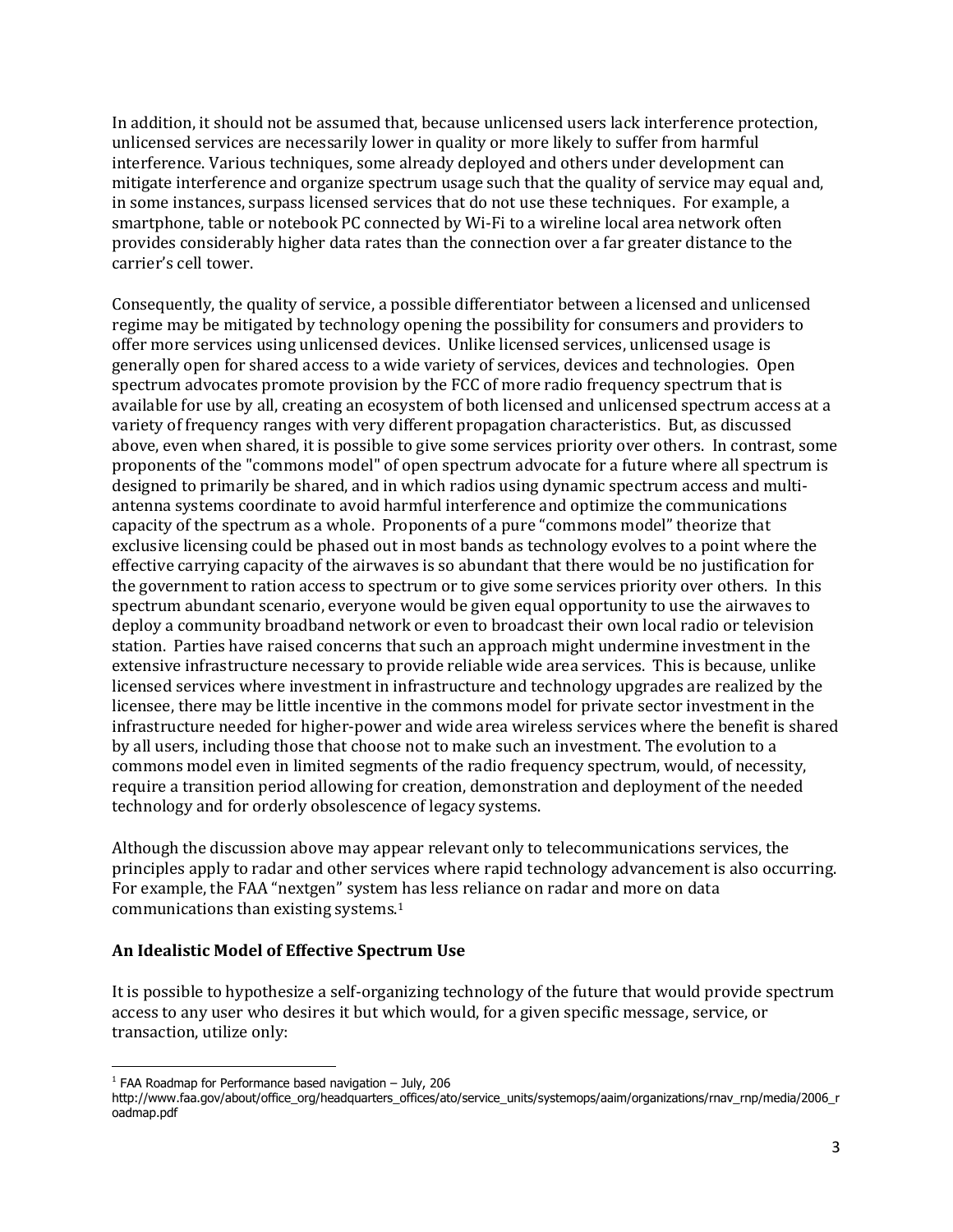- 1) The bandwidth required,
- 2) The time required,
- 3) The geographically defined space required, and
- 4) The optimal frequency band for the nature of that message, service, or transaction.

When such technology is available, the capacity of the radio frequency spectrum will be multiplied exponentially. The extent of this gain is estimated by some to be many orders of magnitude. If even a small part of this potential is realized, today's concept of spectrum shortage may dissipate and the need for traditional frequency regulation based on licensing may be dramatically altered. Elements of this technology are already in use in the form of smart antennas and other tools, such as dynamic spectrum access and cognitive radio technologies, are in development. An evolutionary path toward unlocking the full potential of spectrum resources and addressing today's looming spectrum crisis is necessary, but that path has to be mindful of today's real world limitations.

Experts offer widely varied views of when technology will be available to enable this transformational model. Given these divergent opinions, this report starts by describing the existing limitations to establish a framework for proposing an evolution. There is a genuine danger that premature allocation of large swaths of spectrum to unlicensed use before the technology to use that spectrum efficiently is available will, in the long run, delay the full potential of a "commons model." At the same time, many continue to believe that licensed spectrum, with appropriate technical and service flexibility, provides for the most efficient use of spectrum. Whether the licensed or unlicensed models prevail, or a combination of these models, there is agreement that evolution of spectrally efficient technology and advanced sharing methods are in the public interest and that these methods should be encouraged and stimulated.

### **Wi-Fi as an Example**

Wi-Fi is often presented as a model of successful unlicensed frequency deployment. In fact, there are some services that are very effectively performed by Wi-Fi and others for which it is ineffective. Wi-Fi is an inherently short-range service that is limited by the low power output that is required under Part 15 of the Commission's rules to minimize interference between users. Although some Wireless Internet Service Providers ("WISPs") mostly in rural areas have successfully deployed wide area subscription-based services, generally Wi-Fi is designed to provide relatively high bandwidth to users separated from their access point by two or fewer walls between the user and the access point that serves that user. Each access point requires a high bandwidth connection to the Internet, usually by a dedicated wired or wireless connection. Larger areas are sometimes covered by Wi-Fi mesh networks that use wireless access points to relay traffic and bridge gaps between terrestrial connections and users, but these networks are less spectrally efficient since each "hop" in a mesh network reduces the total available throughput. When used to cover a home or a portion of an office building, Wi-Fi can be cost effective if high bandwidth connections are available. In home or office application, Wi-Fi can be spectrally efficient since interference is limited by the physical structures that define these locations. It is not uncommon for 10 or 12 different home and/or office Wi-Fi networks to be operating within range of each other, permitting multiple computing devices in each discrete location to share a single wired connection to the Internet. This achieves a high degree of spectrum reuse.

Another emerging and rapidly growing use of Wi-Fi technologies operating on unlicensed bands is to offload data traffic from licensed carrier networks. The FCC's October 2010 Mobile Broadband Spectrum Forecast projects that the rapid adoption of smartphones with full Internet capability,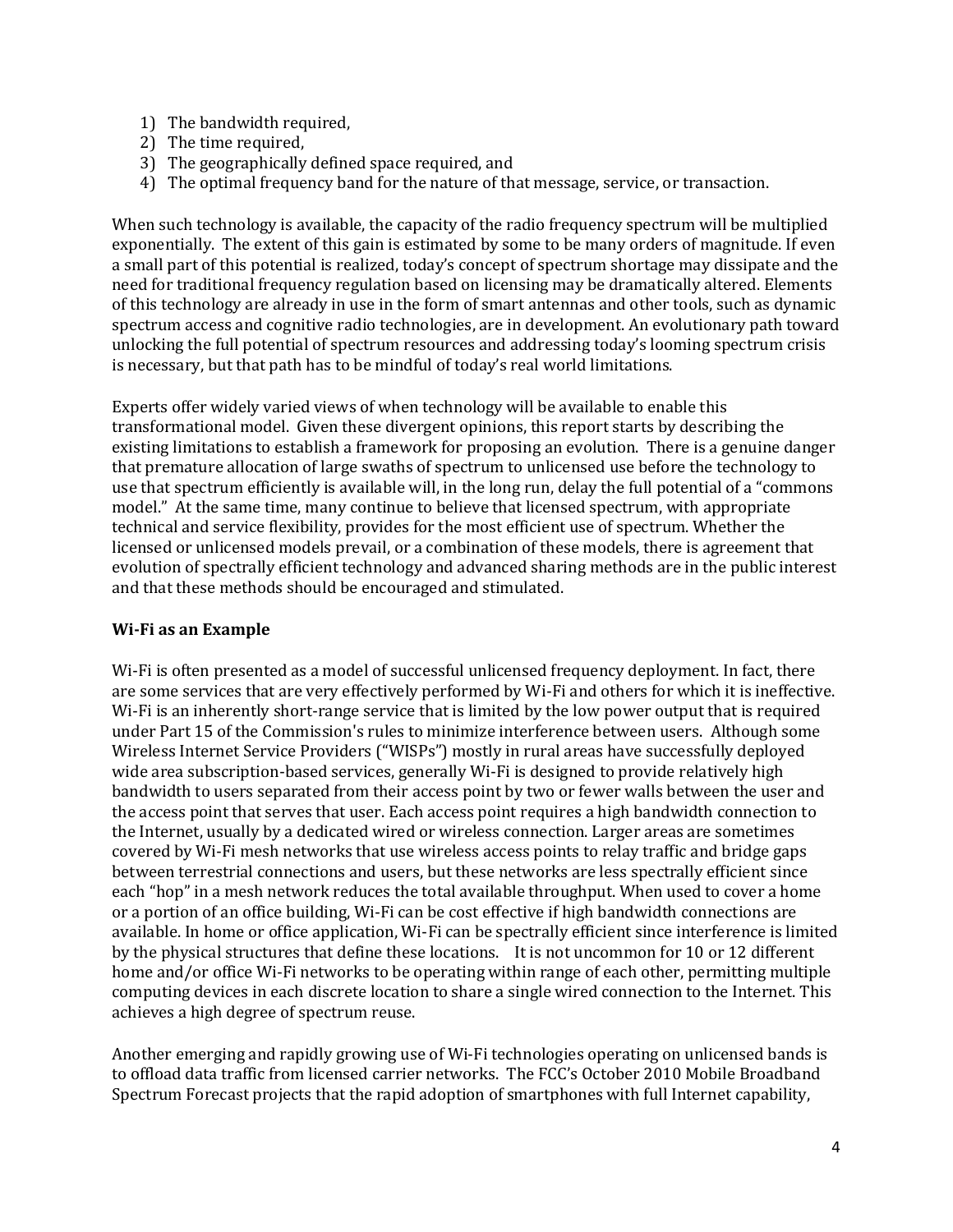together with increased tethering of laptops, tablet PCs and other devices to mobile networks, will increase mobile broadband traffic on the order of 35 times present levels within five years. In response, carriers increasingly are encouraging consumers to use Wi-Fi connections when and where available. For example, a reported 40 percent of iPhone data traffic travels over Wi-Fi connections, providing an outlet that leaves more bandwidth available for other users on AT&T's licensed network. While most of these Wi-Fi connections are provisioned by consumers themselves (at home, work or in public spaces), AT&T has acquired and expanded a network of 25,000 Wi-Fi hotspots that it opens freely to its smartphone customers in high-traffic areas, from Starbucks stores to sports arenas. The carrier is supplementing its services offered on its licensed spectrum by building out mesh Wi-Fi networks on shared spectrum which provide high-capacity coverage across locations such as New York City's Times Square and Wrigley Field, one of Chicago's baseball stadiums. Wi-Fi connections are also able to reduce voice traffic and improve in-home coverage. T-Mobile customers are able to use Wi-Fi not only for data, but also for voice. In early 2010 T-Mobile reported some 1.6 million voice calls per month over Wi-Fi.

While use of Wi-Fi is an effective way to reduce the load on commercial networks, , it does not replace the need for dedicated licensed spectrum or improved spectral efficiency on existing spectrum to provide reliable commercial service consistent with current business models and network architectures. As a result, Wi-Fi technologies currently play a more limited role in enabling wide area coverage. For example, although thousands of WISPs rely on Wi-Fi technology to provide Internet access it generally has been more prevalent in rural and remote areas where wireline broadband service is unavailable or uneconomical. Further, while existing spectral efficiency of Wi-Fi networks is acceptable by today's standards, the contention-based and noncoordinated protocols that characterize Wi-Fi seem likely to limit future improvements in spectral efficiency. Cell-splitting, an effective tool in use to multiply spectrum capacity in cellular systems, is not viable with Wi-Fi. Given the exploding consumer demand for bandwidth and the limitation in spectral efficiency with Wi-Fi, bands in which they operate may be expected to become congested over the long term. Either a new generation of technology will be necessary or more open spectrum will be needed, or both.

### **The Technological Basis for Claims of Future Potential Improvement**

It is important to examine how existing or emerging tools have the potential for significant increases in the capacity of the radio frequency spectrum so policy can be designed to promote services that mitigate the spectrum scarcity that has contributed to the recurring need for additional licensed allocations. Cellular radio is the most advanced widely deployed radio technology. Compared to previous techniques for wide area coverage, cellular radio is more efficient by orders of magnitude. Yet, consider that when a cellular base station listens to receive a signal from a handset, it listens over the entire area of the cell even though, once the handset starts transmitting, the base station knows precisely where the handset is located. Further, when a cellular base station wishes to communicate to a user handset, it transmits energy (an RF signal) that blankets an area that comprises an entire cell or sector of that cell even though, once again, the base station knows precisely where the handset is located. Almost all of that energy is wasted; the only useful energy is that which arrives at the antenna of the handset. The base station interacts with a handset, by creating a frequency channel for the exclusive use of the handset, effectively preventing all other potential users from accessing those frequencies within the cell or sector until the handset session is completed. This process results in wasted energy and unused spectrum capacity that may prevent others from sharing the radio spectrum.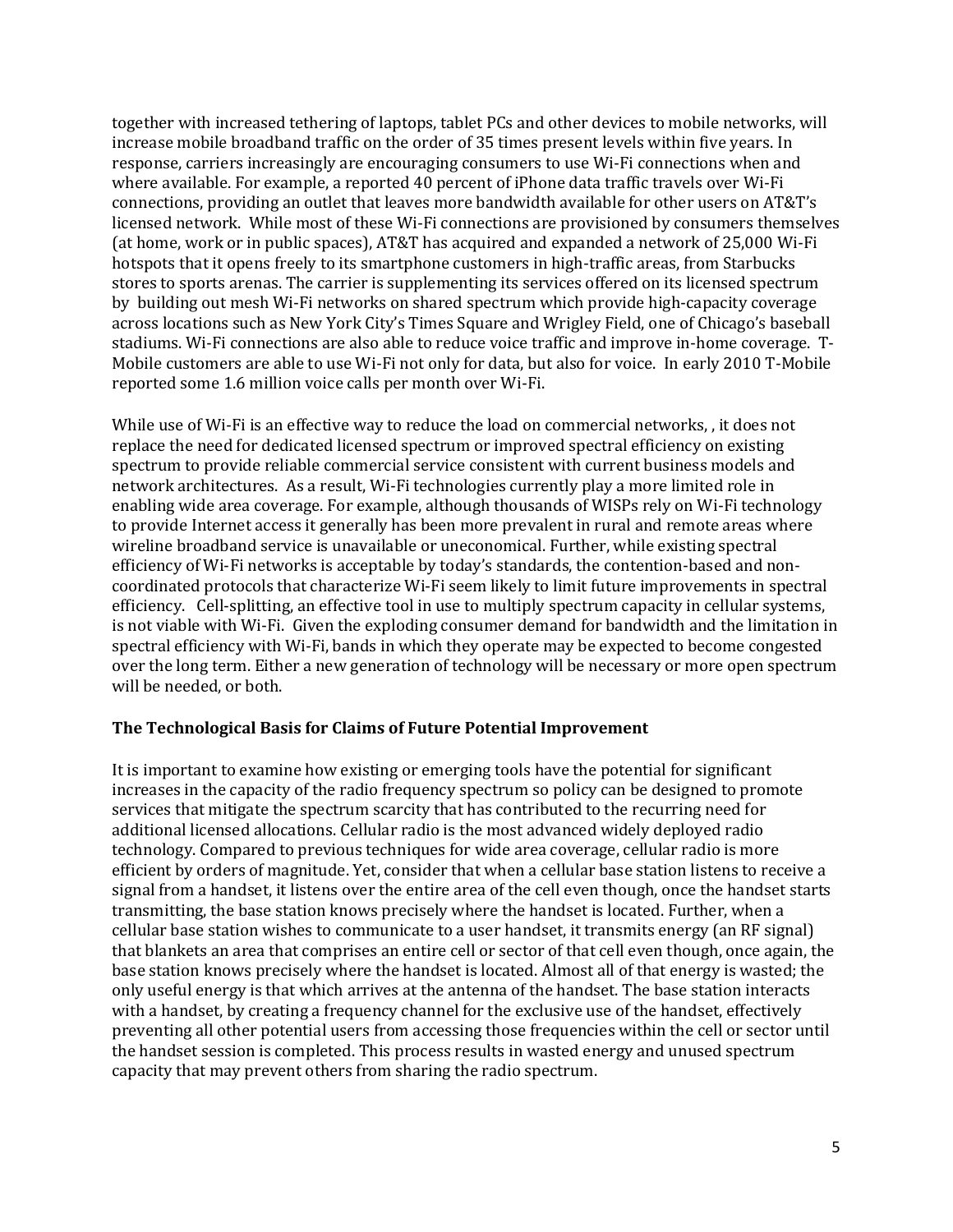**MAS Technology**: There are a variety of technologies available that may increase spectral efficiency. A technology known as "smart antennas," but more accurately "Multi-Antenna Signal Processing" ("MAS"), uses an array of antennas and enormous processing power at each base station site to concentrate the transmitted signal directly to the user handset antenna and perform the ask and listen process in a similarly concentrated matter. Further, MAS technology avoids transmitting energy to other receivers in the same cell and avoids listening to other handsets in that cell. As a result, it is possible to use the same radio channel (that is, the same frequency and time slot) several times more efficiently within the cell than current technologies. Using MAS, it is no longer necessary to avoid using radio channels and the adjacent cells. The net result in this example may be a 21 times increase in the capacity of the spectrum<sup>2</sup>. Alternatively, cellular operators have configured their network and technology to deal with this by using smaller cells in densely populated areas, thus increasing spectral efficiency but at the cost of additional sites. The MAS technology described above is commercially available and has been used in hundreds of thousands of base stations serving and in 20 countries for over 10 years.<sup>3</sup>

**Dynamic Spectrum Access (DSA):** DSA technologies currently being developed and tested by the Defense Advanced Research Projects Agency ("DARPA") and several commercial firms offer the potential for opportunistic, non-interfering use of underutilized spectrum capacity, as well as more intensive spectrum re-use, especially when combined with MAS technology. While the utility of these new, potentially more spectrum-efficient technologies are by no means restricted to either unlicensed or licensed bands, it is possible that like Wi-Fi technologies, their development could be accelerated and diversified by providing additional unlicensed and licensed spectrum access. This would be particularly the case to the extent that promising new technologies may not operate well in the current unlicensed bands heavily populated by contention-based Wi-Fi radios and/or 'dumb' consumer appliances (e.g., cordless phones, microwave ovens). Identifying spectrum for such uses, however, must be weighed against the need for additional licensed spectrum and considered on a case-by case basis as to the appropriateness of a specific band for licensed or unlicensed use.

There are at least two promising new technologies for more efficient spectrum access that did not exist even as recently as the initial emergence of the Wi-Fi 802.11 family of standards less than a decade ago. These technologies could be implemented separately, or in combination.

One example is "cooperative" radio systems that employ cognitive radio technology to enable all radios certified to operate within a band to coordinate their operation and spectral use with each other in a manner that materially increases spectral reuse, minimizes transmit power, and limits emitter co-interference. In a mobile, ad hoc wireless network (MANET) the radios can be designed to share information with unaffiliated users within range, to "whisper" rather than "shout," and even to relay packets. This potentially allows for as many parallel transmit operations as possible in a network to drive the highest possible spectrum utilization in a given time-frequency slot. Radios with the capability to self-organize into peer-to-peer networks could intensively re-use spectrum by relying for backhaul primarily on an association with wired connections ("opportunistic

 $\overline{\phantom{a}}$ 

 $2$  The interference rejection capabilities of a MAS smart antenna system using eight antennas at each base station allow an average of three or more conversations to occur on each frequency and time slot in every cell of a system so equipped. Further, in this example all frequencies can be used in every cell in contrast with typical cellular systems where less than one-seventh of frequencies may be used in each cell.

<sup>&</sup>lt;sup>3</sup> For data on MAS performance in deployed systems, see ArrayComm Web site, [http://www.arraycomm.com/](http://www.arraycomm.com/serve.php?page=proof) [serve.php?page=proof.](http://www.arraycomm.com/serve.php?page=proof) For Worldwide deployment of spectrally efficient MAS system with performance data, see [http://www.itu.int/ITU-D/imt-2000/Meetings/MoscowNovember2007/Presentations/Presentation\\_Moscow\\_KYamaguchi\\_Part1.pdf.](http://www.itu.int/ITU-D/imt-2000/Meetings/MoscowNovember2007/Presentations/Presentation_Moscow_KYamaguchi_Part1.pdf) China has over 1 million PHS base stations (peak user number is 100 million). The network is being replaced by a more advanced MAS network. See [http://translate.google.com/translate?hl=en&sl=auto&tl=en&u=http%3A%2F%2Ftech.sina.com.](http://translate.google.com/translate?hl=en&sl=auto&tl=en&u=http%3A%2F%2Ftech.sina.com.cn%2Ft%2F2008-06-13%2F07272255320.shtml) [cn%2Ft%2F2008-06-13%2F07272255320.shtml](http://translate.google.com/translate?hl=en&sl=auto&tl=en&u=http%3A%2F%2Ftech.sina.com.cn%2Ft%2F2008-06-13%2F07272255320.shtml) (translated article).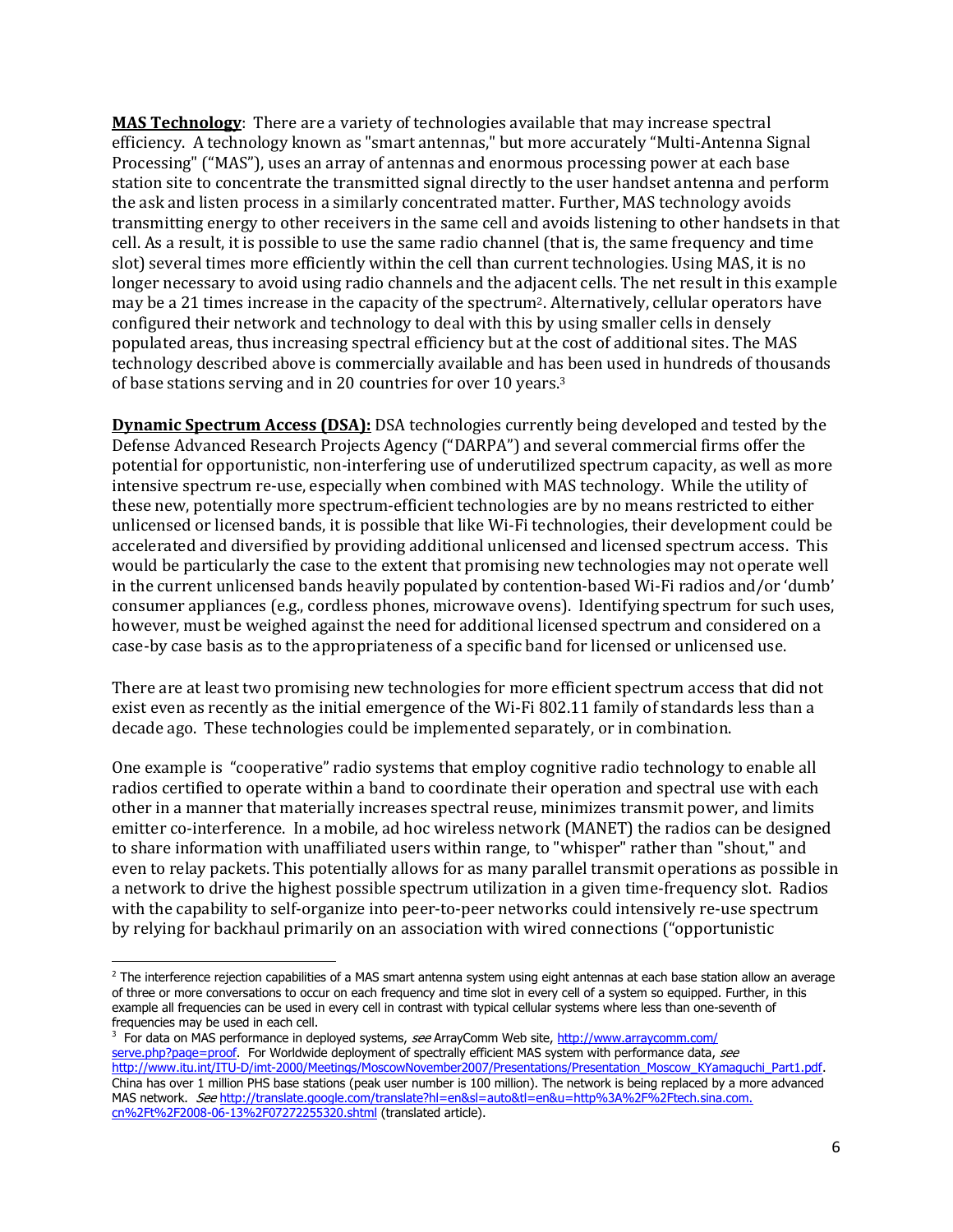infrastructure") in homes, enterprises and public spaces. These devices could also be connected to more conventional wide area networks (traditional "tower and power" connectivity). Practical variants could include public safety networks which, like the DARPA ad hoc device networks currently being field-tested by the U.S. Army, permit a peer-to-peer network to be formed on the fly; or enterprise and institutional networks where ad hoc radios are tethered to enterprise infrastructure for backhaul; or consumer networks where the backhaul is handled through opportunistic access to the DSL, cable or fiber connection that is already provisioned at the location.

**DSA Advances:** A second, more established new approach to band-sharing and unlicensed access incorporates "cognitive" radio technologies that permit frequency and protocol agile devices to sense other transmissions and share unused spectrum capacity more effectively. The concept of dynamic spectrum access networks ("DySPAN") is premised on devices that follow "listen before talk" protocols. They scan the spectrum environment and adjust their operation to take advantage of spectrum holes and/or to comply with built-in policy rules designed to minimize the risk of harmful interference.

Whereas spectrum sensing on unlicensed TV white space channels would be used primarily to detect licensed local broadcast transmissions on neighboring channels, spectrum sensing technology can be particularly useful for working around a primary licensee (e.g., military radar) to share unused capacity on the same frequency – albeit on a secondary and other non-interference and opportunistic basis. The FCC anticipated this as far back as its Spectrum Policy Task Force Report in 2002:<sup>4</sup>

Preliminary data and general observations indicate that many portions of the radio spectrum are not in use for significant periods of time, and that spectrum use of these "white spaces" (both temporal and geographic) can be increased significantly.

Often technologies such as software-defined radio are called "smart" or "opportunistic" technologies because, due to their operational flexibility, software-defined radios can search the radio spectrum, sense the environment, and operate in spectrum not in use by others . . .

That is, because their operations are so agile and can be changed nearly instantaneously, they can operate for short periods of time in unused spectrum

**DFS: Opportunities and Challenges:** Just a few years later, in 2006, the Department of Commerce, on behalf of federal licensees operating at 5.25 – 5.35 GHz and 5.47 to 5.725 GHz agreed that this approach could support unlicensed sharing of frequencies used by government radar systems based on requirements that devices certified to operate there operate using Dynamic Frequency Selection ("DFS") technology. DFS technology is designed to: (1) avoid frequencies in use by radars on initial start up; (2) once initiated, to perform in-service on-channel monitoring to determine if a radar has started transmissions; and (3) if so, to move to a clear channel without causing harmful interference to the radar system. 5 While the ability of DFS to detect and avoid many radar emissions is well documented, the success of this technology has not been as universal as hoped. Interference to Terminal Doppler Weather Radar (TDWR) systems has underscored the need to ensure adequate enforcement mechanisms are in place when new technologies are

 $\overline{a}$ 

<sup>&</sup>lt;sup>4</sup> FCC, Spectrum Policy Task Force Report, Washington, DC: November 2002, at 3, 4, 14.

<sup>5</sup> For a brief history of how DoD shares radar bands with the private sector, and a proposal describing how federal agencies can take affirmative steps to facilitate expanded and more efficient band sharing, see Michael J. Marcus, "New Approaches to Private Sector Sharing of Federal Government Spectrum," Wireless Future Program Issue Brief #25, New America Foundation (June 2009), at 4-6.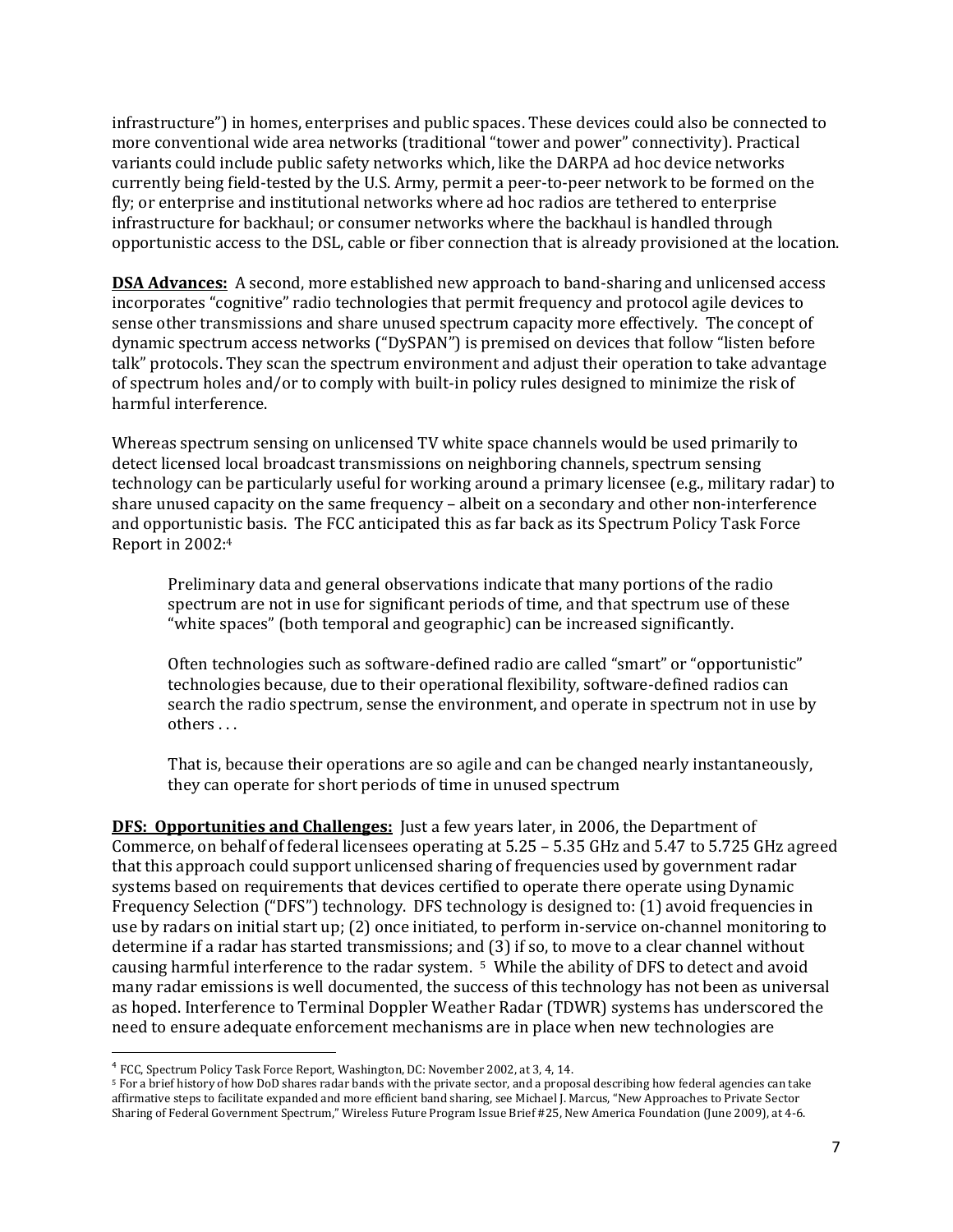introduced that could create harmful interference. This is particularly the case because once unlicensed equipment is sold to end users and service providers, it is difficult to locate the source of harmful interference and to quickly rollback the deployment of devices causing prohibited forms of interference *(see discussion of enforcement recommendations in .the Interference and Dynamic Spectrum Access Subcommittee report.)*

In the case of unlicensed 5 GHz outdoor network equipment, the FCC has documented cases in which interference was caused to the Federal Aviation Administration's TDWRs from fixed wireless transmitters operated by WISPs outdoors in the vicinity of airports at high elevations that are lineof-sight to the TDWR installations.<sup>6</sup> The Commission found that in some cases, the interference was created by equipment that was not certified or otherwise compliant with FCC rules. In some cases, equipment that met certification standards still created interference, as the result of several factors, including the configuration of the transmitter, its height and azimuth relative to the TDWR, gaps in the database created by Federal users, and "the device's failure to detect and avoid the radar signal," according to a 2010 FCC memorandum.

Government officials have been regularly meeting with industry to address the issues. While the final chapters on this matter are not yet written, the outcomes initiated or under consideration include revising the certification test to better reflect TDWR emissions characteristics, use of a registration database to assist in locating master devices (and responsible parties) when interference is found, and revised rules for the operation of DFS devices to avoid interference to FAA weather radar operations.

**Geolocation Databases:** A development that holds promise for opening additional unused or underutilized bands for either unlicensed or even licensed access is more in the realm of governance: the geolocation database that the FCC will soon authorize as a means of providing a list of available unlicensed TV "white space" channels based on the specific GPS-determined location of a user's device (or operator's base station). Under the Commission's Order, both fixed and mobile TV band white space devices ("WSDs") will be required to query a national database to determine available channels at their current location before transmit capabilities are engaged. In the future the functionality of the TV bands database, or a separate database, may not be limited to the TV band frequencies. Moreover, it is possible that access to additional unused or underutilized bands for unlicensed access can be managed in the same manner, which could facilitate more intensive use of spectrum, particularly in bands where sensing technologies alone may offer insufficient protection to incumbent or primary users. Pending further technical analysis of the feasibility of this approach across other bands, including the operational impact to incumbent users, both federal and non-federal bands could be added to the Database, with access to each band subject to conditions that are tailored to avoid harmful interference to existing licensed use. Furthermore, the introduction of these services will need to be balanced against the harmful impact on the public interest that could result from any reduced flexibility for incumbent licensed services and the negative investment and innovation incentives created by access by third parties.

The combination of MAS technology, dynamic spectrum access technology, and technology-enabled governance innovations like the TV Bands Database offers the promise of multiplication of spectrum capacity by hundreds of times and with the potential for continued improvement. Policymakers should consider the real not theoretical increases in spectrum capacity resulting from these advancements when making allocation decisions. Spectrum allocation policies that promote

l <sup>6</sup> FCC Memorandum to Manufacturers and Operators of Unlicensed 5 GHZ Outdoor Network Equipment, July 27, 2010, concerning "Elimination of interference to Terminal Doppler Weather Radar."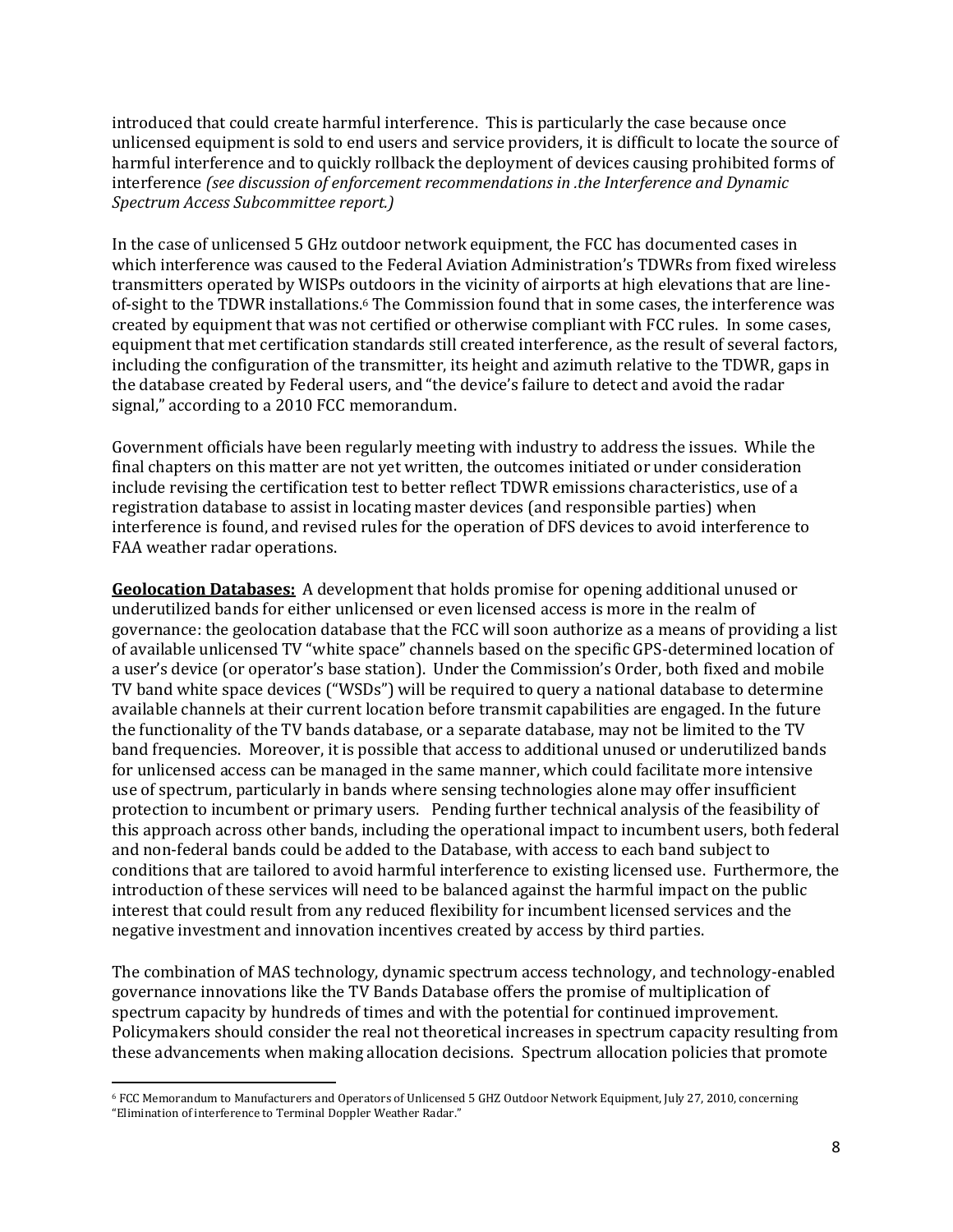the development of spectral re-use through these and other emerging technologies will be important in the medium-to-long-term in meeting the rapidly growing demand for mobile data. However, policymakers have few long-term objective sources which they can use to determine the validity and timing of future advances in the technology of the various uses of spectrum. The availability of a National Spectrum Technology Roadmap, created and maintained by an organization such as the National Academy of Engineering would offer a valuable tool for policymakers to evaluate and place in perspective the ever increasing variety of technologies that will, over the coming decades, provide the multiples of spectrum capacity the requirements for are now being predicted. 7

# **The Challenge**

The promise of improved spectral efficiency can only be achieved by first, developing technologies that make effective use of unlicensed spectrum and second, evolving applications that provide improved access to the spectrum by users. Each of these is a major challenge that must be undertaken if genuine progress is to be made in the future.

Historically, new spectrally efficient technologies have arisen by virtue of necessity or by government stimulation. For example, the land mobile industry evolved from citywide use of single frequency channels with bandwidths of 250 kHz or more to bandwidths of 25KHz or less. This improvement evolved over a period of 40 years but progress was continuous, effective and stimulated simply by the fact that the users had no choice. Stimulation by the FCC resulted in application of trunked systems that use as little as 3 kHz bandwidth for a voice channel. The adoption of cellular systems was a continuation of this effort. Since that time, however, cellular technology has evolved at a rapid pace driven by the business need to increase capacity given a limited amount of spectrum and market-based incentives. As a result, commercial carriers are implementing, or have implemented fourth generation technologies with no government mandate to do so.

Policymakers allocating new spectrum to licensed or unlicensed use should carefully examine spectrum users' incentives to use that spectrum efficiently. Spectrum users with expanded capacity demands may choose to acquire additional spectrum, deploy more efficient technologies, or take other steps to manage demand. Some government polices are designed to drive spectrum use (such as the FCC's construction requirements8). In bands subject to command and control regulation, the government has mandated increased efficiency (such as narrow-banding9).

This report does not advocate government intervention in the planning and development of new technology but rather recommends that the government provide an environment that encourages

 $\overline{\phantom{a}}$  $^7$  Cisco predicts a 39-fold increase from 2009 to 2014, or a compound annual growth rate of 108 percent. See http://news.cnet.com/8301-30686\_3-10449758-266.html and http://news.cnet.com/8301-30686\_3-10449758- 266.html#ixzz1AKvYIqQB.

<sup>&</sup>lt;sup>8</sup> See, e.g., Service Rules for the 698-746, 747-762 and 777-792 MHz Bands, Second Report and Order, 22 FCC Rcd 15289, 15348 ¶153 (2007) ("In order to better promote access to spectrum and the provision of service, especially in rural areas, we replace the current "substantial service" requirements for the 700 MHz Band licenses … with significantly more stringent performance requirements…. Licensees that fail to meet the end-of-term benchmarks will be subject to a "keep-what-you-use" rule, under which the licensee will lose its authorization for unserved portions of its license area …. We expect that licensees will take these construction requirements seriously and proceed toward providing service with utmost diligence.")

<sup>&</sup>lt;sup>9</sup> See Implementation of Sections 309(j) and 337 of the Communications Act of 1934 as Amended; Promotion of Spectrum Efficient Technologies on Certain Part 90 Frequencies, Third Memorandum Opinion and Order, Third Further Notice of Proposed Rule Making and Order, 19 FCC Rcd 25045 (2004) (requiring migration to narrowband (12.5 kHz) technology in the private land mobile radio services).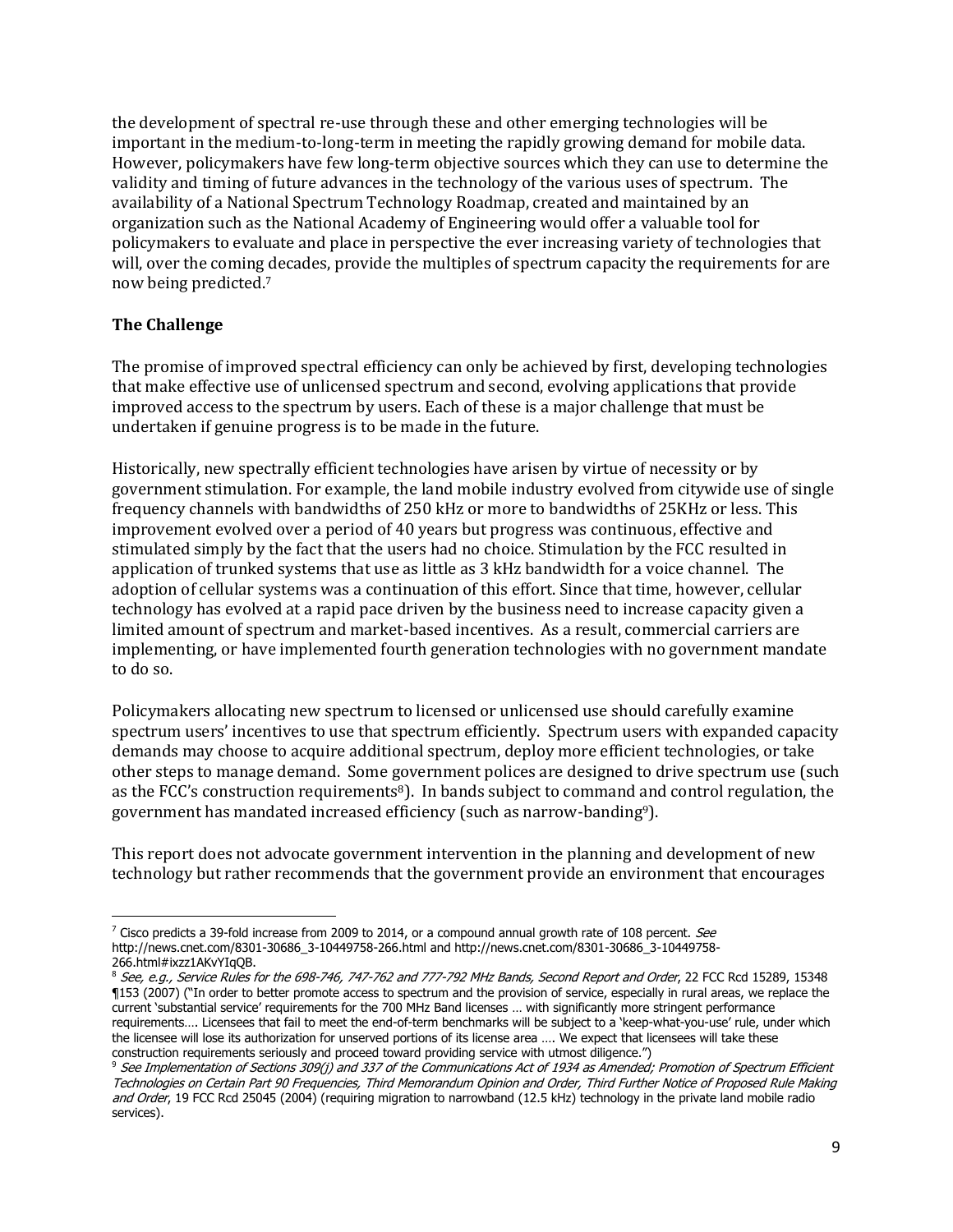the adoption of new technologies including being prepared to make spectrum available when such technologies are ready to serve the public.

A closely related concern is that in the future, as new and far more spectrally-efficient technologies and governance mechanisms evolve and become cost-effective, both unlicensed and licensed bands will be littered with legacy devices that no particular entity has the ability or incentive to retire and replace with updated devices and infrastructure. For example, as digital PCS superseded analog cell phones, carriers were eventually able to offer replacement devices, over-build new infrastructure, and eventually stop analog transmissions (once the FCC eliminated the analog requirement). In contrast, in the 900 MHz and 2.4 GHz bands, stand-alone consumer devices such as cordless phones and baby monitors, as well as most Wi-Fi routers, are limited to a particular frequency band and could be "stranded" if the FCC reallocated the band – or determined that the technical requirements governing certified equipment should be very different. These concerns are mitigated by the business incentives users have to deploy the latest and most efficient technologies. The marketplace can be expected to generate competitive pressure that will drive many advances towards spectral efficiency. However, an important countervailing trend is that once unlicensed technology is deployed on a mass market basis in a band, there are few incentives to move toward more spectrally efficient, lower powered and potentially more expensive advanced technologies. A further complicating factor is the extent to which "first in" devices in a band often have a "presumed incumbency," based on operational realities but not regulatory protections, even if as less spectrally efficient operators they do not make "good neighbors" for more efficient technologies that seek to share spectrum. This has meant that as some unlicensed bands (e.g., 900 MHz) have become increasingly congested with older, less spectrally efficient unlicensed devices, more advanced technologies have migrated to other bands, in the absence of incentives for legacy consumer uses to upgrade to more efficient, advanced technology.

Because of the inevitability and desirability of the technological developments described above, these legitimate concerns need not deter future allocations of spectrum for exclusive unlicensed use. Some have recommended that the "assignment" of bands for unlicensed or opportunistic access may not need to be permanent, or even long-term. As the TV White Space Order suggests, opening new bands for shared or even exclusive access on an unlicensed basis need not preclude reallocation or reorganization of the band at a later date10. Access to bands by unlicensed devices could be conditioned in ways that reserve the flexibility to reallocate a band in the future or to change its operating rules.

For example, under the rules governing unlicensed access to the TV 'white space,' the Commission reserves the option to license additional TV stations, thereby "delisting" a vacant channel from the white spaces database in that particular local market area. Opportunistic access presumes that devices will increasingly be multi-band and capable of frequency agile. Devices certified for use on an unlicensed basis would not need to be tied to a particular frequency, even though this may make the devices more expensive than they otherwise might be. Bands may be able to be opened or closed for sharing – nationally, regionally, or locally – and even on short notice, without "stranding" any users or equipment.

 $\overline{\phantom{a}}$ 

 $10$  This has not worked yet in a practical sense; there has not been a successful reallocation away from unlicensed.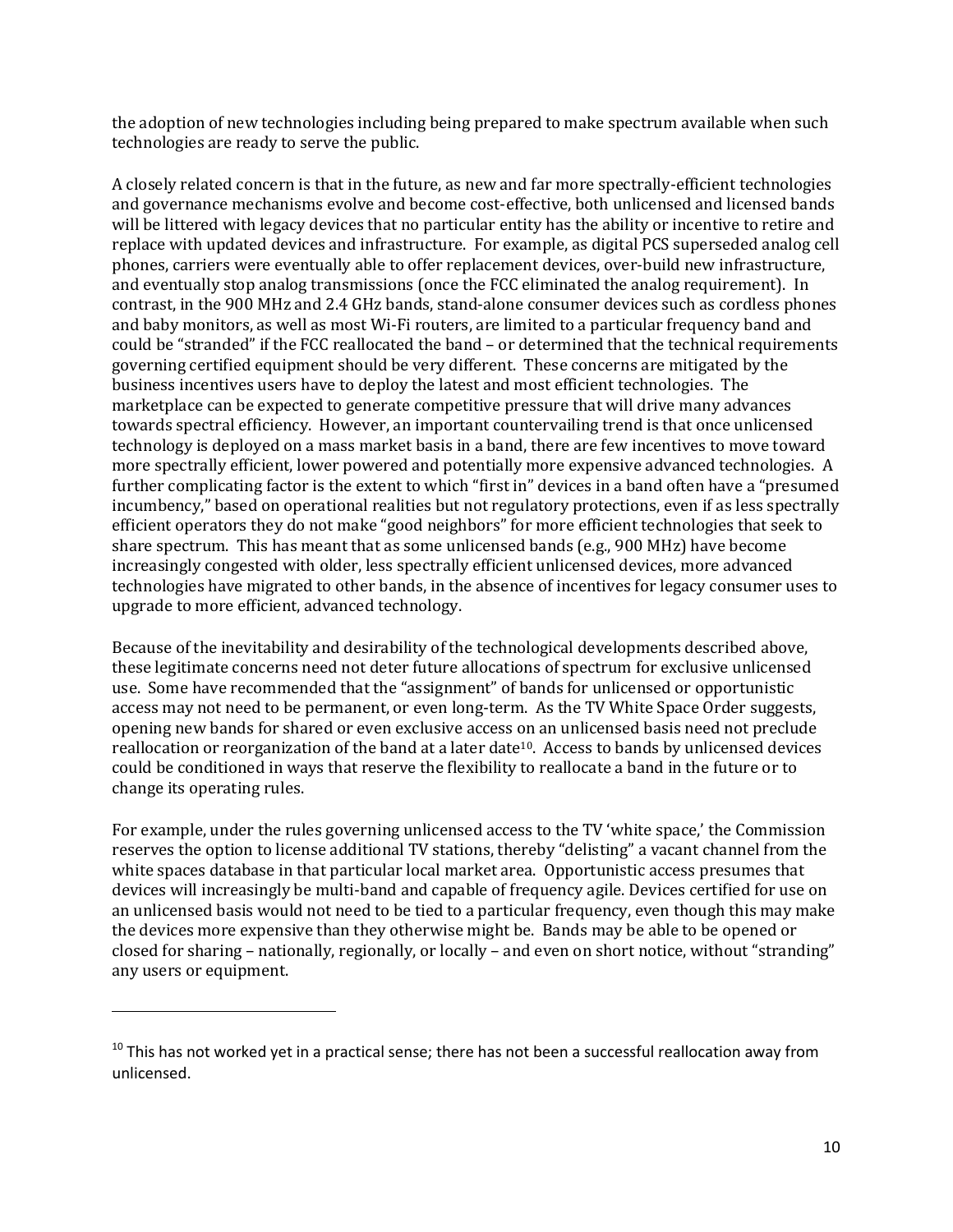Another distinct advantage of using a geolocation database to manage new unlicensed use is that access to different bands can be subject to different (and changeable) operating rules. Each listed frequency band can carry its own "rules of the road" with respect to maximum signal power, leakage into adjoining bands, or even the times of day or angle of transmission that would be allowed. This would permit the Commission, where appropriate, to factor in conditions that protect incumbent services, not only on the same frequency, but also on adjacent frequencies. It would also allow the Commission to foster innovation with respect to new network architectures – such as conditioning access to some bands on more spectrum-efficient protocols, as noted above.

Finally, we note that technologies and spectrum management mechanisms that facilitate both conditional and potentially temporary access to certain bands on an unlicensed or even secondary licensed basis may help to reassure band incumbents – particularly the military and other federal spectrum users – that opening a band to greater sharing will not preclude their future ability to reclaim exclusive use, or to accommodate technological and other upgrades in their own systems.

### **Recommendations.**

1. It is recommended that Department of Commerce establish an organizational effort aimed at investigating effective ways of using spectrum more efficiently and sharing spectrum more effectively with unlicensed operations. The outcome of such an effort could define operating parameters and efficiency targets for developers of new radio systems.

Among the potential approaches to stimulating important advances in spectrum utilization is the use of government sponsored and funded programs to facilitate sharing technology advances. The potential areas for research include SmartGrid, Health Care Monitoring and DOT vehicle systems, which could provide early adoption of innovative RF dependent technology. For example, the programs used by DOT in advancing the technology of robotic vehicles offer prizes and annual contests that are resulting in extraordinarily productive, innovative and low-cost results. The effort could include examining incentives for legacy, inefficient spectrum-dependent technologies to upgrade to more advanced and efficient technologies in unlicensed bands. It would also assess methods for ensuring that enforcement measures are meaningful, adequately funded and methodically applied to assure incumbent operators that new entrants into an unlicensed band will not cause harmful interference.

2. It is further recommended that NTIA in concert with the FCC engage in a long-term effort to create a National Spectrum Technology Roadmap. As noted elsewhere in the document, spectrum technology advances have proceeded in the past as a result of evolving user requirements and new technology capabilities. This would be a continuing effort that could use resources like the National Academy of Engineering. The National Spectrum Technology Roadmap would provide a context for government entities in future spectrum allocations decisions. This roadmap could be developed in accordance with the strategic spectrum plan, which was recommended in the National Broadband Plan.<sup>11</sup> The roadmap would have added benefits in that it would provide objective benchmarks for agencies that have need to evaluate performance regarding adoption of spectrally efficient technologies and could inspire service providers and manufacturers to reach for more aggressive goals in solving the emerging crisis in spectrum scarcity. The Roadmap should not, in any way attempt to dictate technology decisions or distort the market forces that create these technologies.

 $\overline{\phantom{a}}$ <sup>11</sup> See FCC, Connecting America: The National Broadband Plan, Recommendation 5.3, at 81 (rel. Mar. 16, 2010), http://www.broadband.gov/plan/.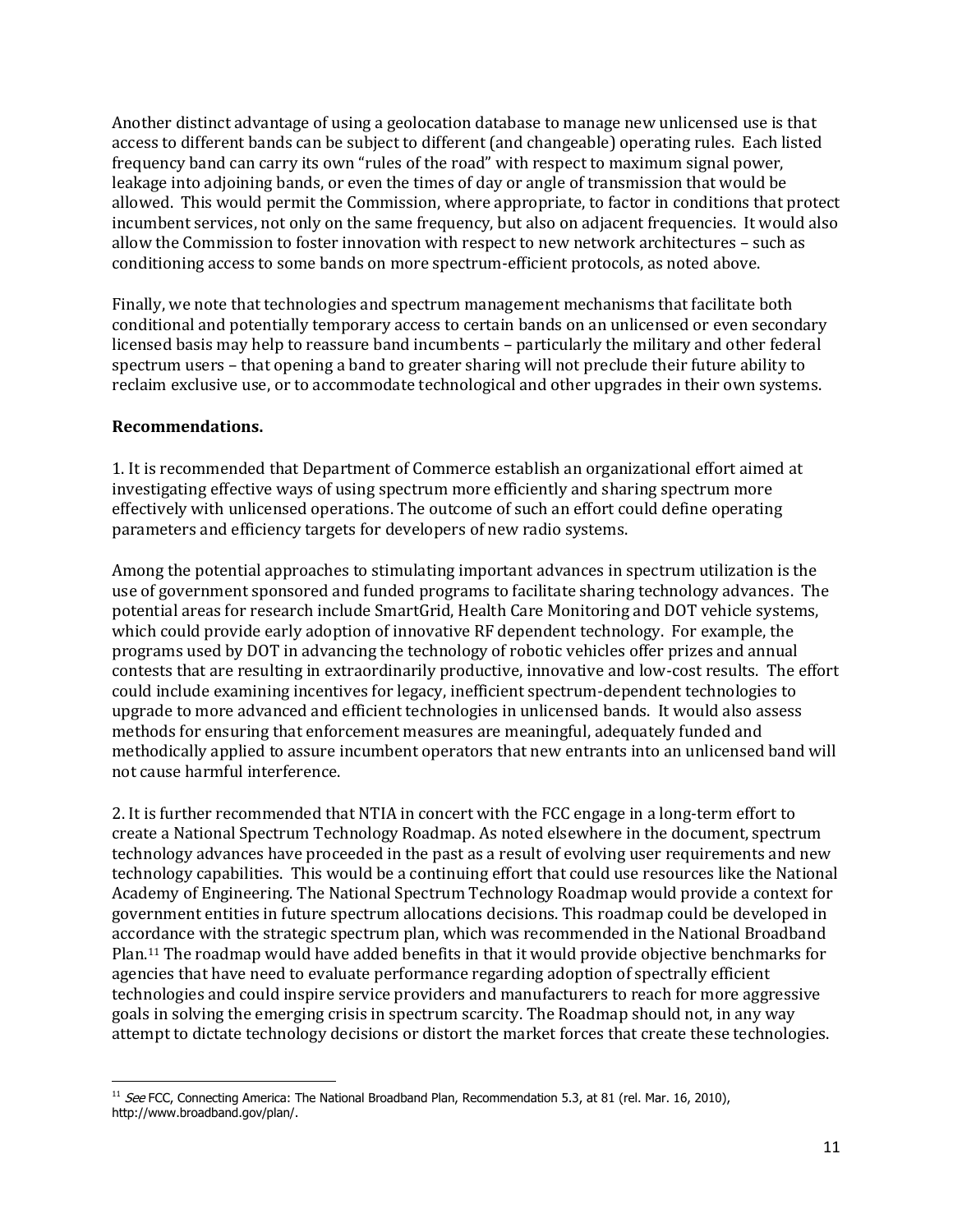3. The Committee also recommends that one or more new bands designated for unlicensed access – whether on a shared or exclusive basis – be designed at least initially to encourage the development of more spectrum-efficient and/or higher-powered technologies that might not thrive in bands currently dominated by contention-based 802.11 unlicensed devices/networks.

4. Finally, we recommend that NTIA and the FCC consider opening unlicensed access to new bands, whether on a secondary (shared) or primary basis, subject to technical rules that will not create obstacles to future reallocation or reorganization of the band due to the risk of substantial stranded devices and infrastructure. Access to new unlicensed bands should generally be conditioned in ways that reserve the flexibility to reallocate a band in the future or to change its operating rules.